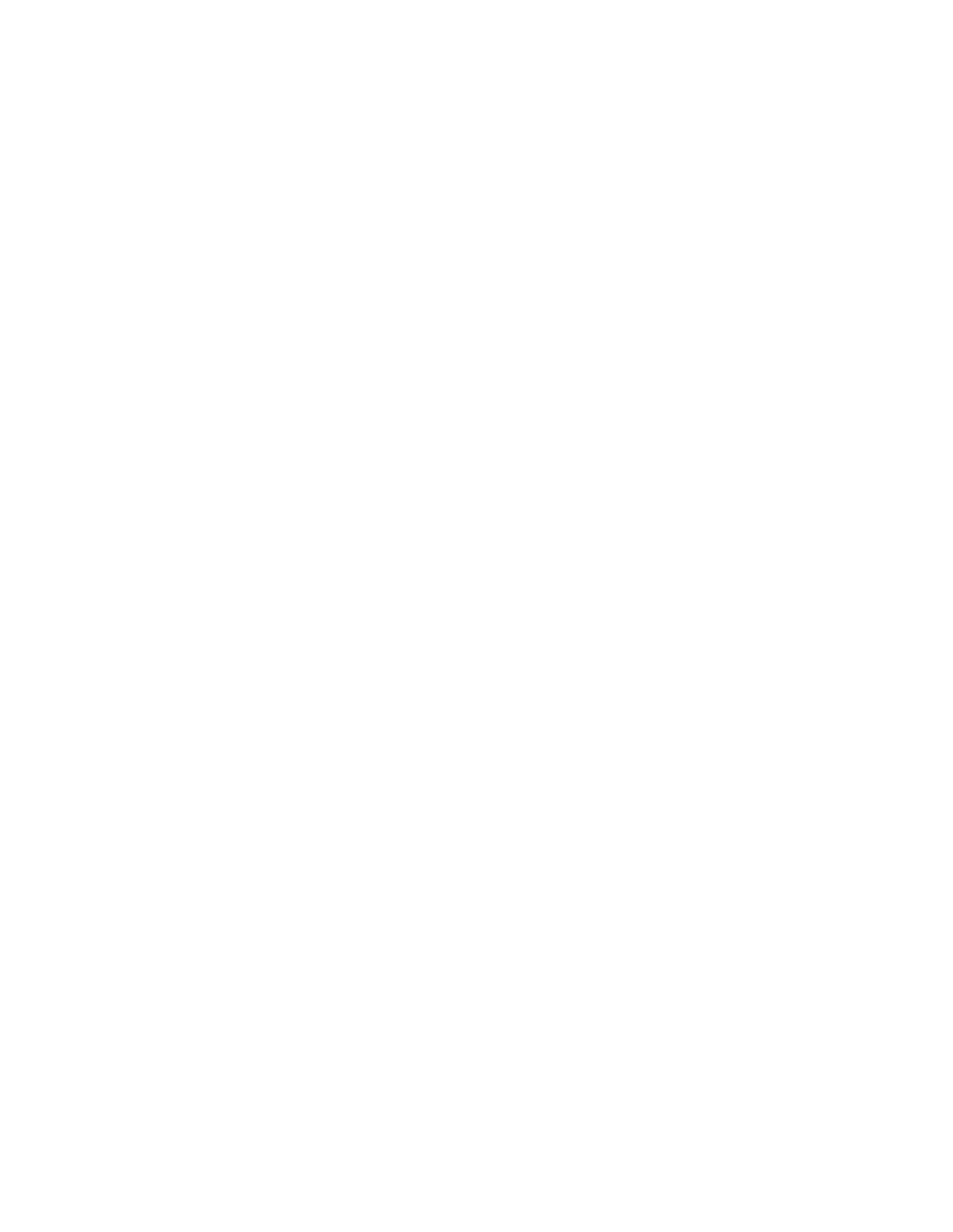#### **KITE, Justice.**

l

[¶1] Robert Dettloff was convicted by a jury of possession with intent to deliver methamphetamine, possession of methamphetamine, possession of marijuana and possession of oxycodone.<sup>1</sup> He appeals claiming defense counsel rendered ineffective assistance in representing him on his motion to suppress and the trial court erred in denying the motion; insufficient evidence was presented to support his convictions; and the district court erred in admitting uncharged misconduct evidence. We find no error and affirm the convictions.

#### **ISSUES**

[¶2] Mr. Dettloff presents the following issues for this Court's consideration:

I. Was defense counsel ineffective in representing appellant with regard to the motion to suppress evidence and did the trial court err in denying the motion?

II. Was there insufficient evidence to support appellant's convictions, and appellant denied his right to a unanimous jury verdict thereby?

III. Did the trial court err in admission of uncharged misconduct evidence and argument concerning same?

The State phrases the issues substantially as Mr. Dettloff presented them.

# **FACTS**

[¶3] On August 30, 2004, at approximately 9:45 p.m. Dan Slattery and Justin Lindberg, patrolmen for the Town of Mills, Wyoming, observed two vehicles at a stop sign on Boles Road in Mills. One of the vehicles, a grey Mercedes, turned north onto Chamberlin Road. The other vehicle, a brown Lincoln, followed the Mercedes through the stop sign without stopping and turned north on Chamberlin Road as well. The patrolmen followed the vehicles and observed that they appeared to be swerving.

[¶4] The vehicles pulled into a Subway restaurant parking lot. The patrolmen drove beyond the Subway, turned and came back. The Mercedes and the Lincoln were parked

 $1$  Oxycodone is a pharmaceutical pain reliever that comes in capsule or tablet form. It is a Schedule II controlled substance because it is subject to abuse.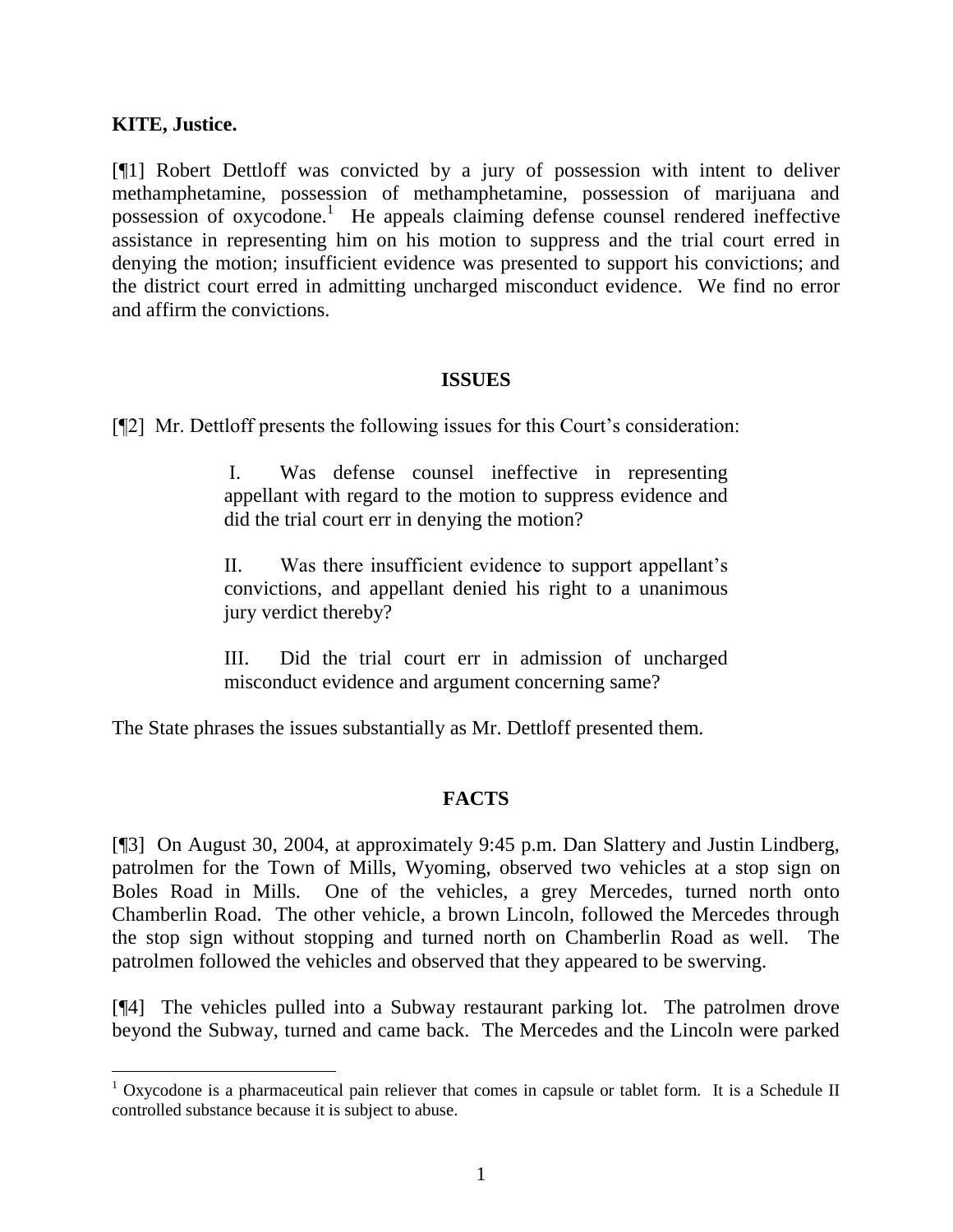in the lot and Mr. Dettloff was inside the Subway watching the patrol car. Patrolman Lindberg got out of the patrol car. As he did so, Mr. Dettloff moved toward the back of the store where he appeared to try the office and bathroom doors and then turned toward the rear exit. Patrolman Slattery drove around to the back of the building. Mr. Dettloff was just coming out the door. When he saw the patrol car, he turned and went back inside.

[¶5] Patrolman Lindberg walked back around to the front and entered the building. Mr. Dettloff was standing at the counter next to a young woman. Patrolman Lindberg asked the woman if she was with Mr. Dettloff. She responded negatively and stepped away. Mr. Dettloff acted nervous and agitated, and kept putting his hands in and out of his pockets. As he was speaking with Mr. Dettloff, Patrolman Lindberg noticed a clip knife sticking out of one of Mr. Dettloff's pockets. The patrolman reached over and took it and discovered it was a switch blade. He informed Mr. Dettloff it was a violation of a town ordinance to carry a concealed weapon.

[¶6] Patrolman Slattery asked Mr. Dettloff his name. Mr. Dettloff responded that he did not want to tell them his name. The patrolmen advised him if he did not tell them his name they would arrest him for interfering with a peace officer. Patrolman Lindberg reached over in an attempt to handcuff Mr. Dettloff. He pulled away and ran toward the door. The patrolmen went after him, grabbed him, took him to the ground and placed him under arrest. Patrolman Slattery searched Mr. Dettloff and found \$549 in cash and a cigarette lighter.

[¶7] Mr. Dettloff told the patrolmen he had been driving the Mercedes. His companions were identified as Sterling Freeman, the driver of the Lincoln, and D.S., a fifteen year old minor. They confirmed Mr. Dettloff had been driving the Mercedes. The patrolmen searched the Mercedes and found a pencil case containing three packages of methamphetamine in quantities of 7 grams, 1 gram and .2 grams; a package containing 3.1 grams of marijuana; an oxycodone capsule; and drug paraphernalia.

[¶8] The patrolmen ascertained the Mercedes belonged to Penny Strickland. After searching the vehicle, they contacted Ms. Strickland and notified her that the car was in the Subway parking lot. She stated the car had been in storage for two years and she had asked D.S. and Mr. Freeman to get it out of storage and bring it to her. The patrolmen asked Ms. Strickland if the methamphetamine found in the Mercedes was hers and she said it was not. The patrolmen left the vehicle in the parking lot for Ms. Strickland to retrieve.

[¶9] Mr. Dettloff was charged with felony possession of methamphetamine with intent to deliver in violation of Wyo. Stat. Ann. § 35-7-1031(a)(i) (LexisNexis 2005); felony possession of methamphetamine in a powder or crystalline form exceeding three grams in violation of § 35-7-1031(c)(ii); misdemeanor possession of marijuana in violation of §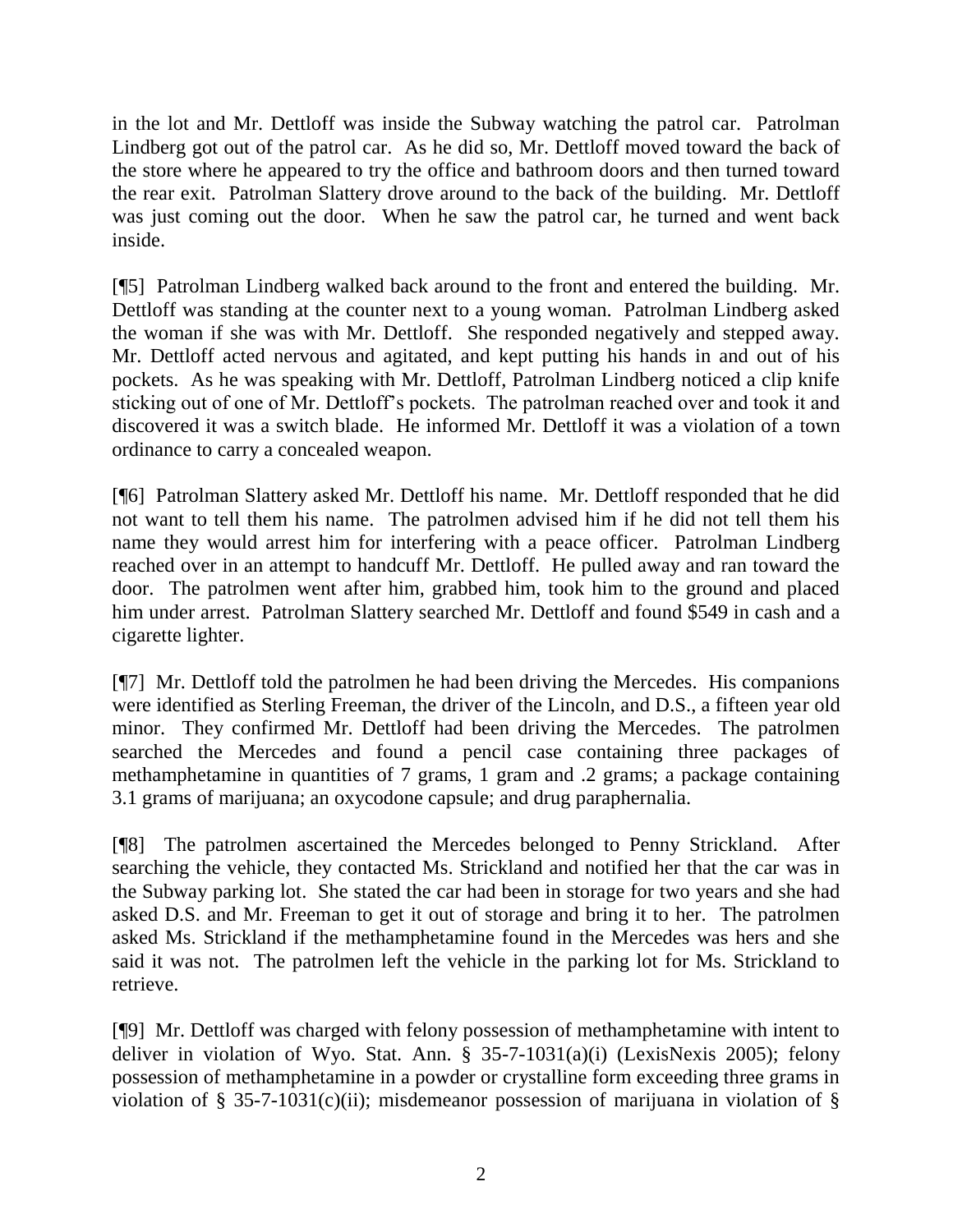35-7-1031(c)(i); and misdemeanor possession of oxycodone in violation of § 35-7- 1016(b)(i)(B) (LexisNexis 2005). Prior to trial, defense counsel filed a motion to suppress the evidence seized in the search of the Mercedes. Following a hearing, the district court denied the motion.

[¶10] During the trial, the State solicited testimony from Mr. Freeman that he, D.S. and Mr. Dettloff smoked marijuana supplied by Mr. Dettloff earlier in the day Mr. Dettloff was arrested. After a two day trial, the jury returned a verdict of guilty on all four counts. The district court sentenced Mr. Dettloff to concurrent terms of eight to twelve years in the Wyoming State Penitentiary for possession of methamphetamine with intent to deliver; four to six years in the penitentiary for possession of methamphetamine; one year in the Natrona County Detention Center for possession of marijuana; and one year in the detention center for possession of oxycodone.

## **DISCUSSION**

#### *1. Denial of Motion to Suppress*

[¶11] In his first issue, Mr. Dettloff claims defense counsel ineffectively represented him during the suppression motion proceedings and the district court erred in denying the motion. We address these issues separately, beginning with the claimed error in denial of the suppression motion. The following standards govern our review of alleged error in denying a motion to suppress:

> Rulings on the admissibility of evidence are within the sound discretion of the trial court. We will not disturb such rulings absent a clear abuse of discretion. An abuse of discretion occurs when it is shown the trial court reasonably could not have concluded as it did. Factual findings made by a trial court considering a motion to suppress will not be disturbed unless the findings are clearly erroneous. Because the trial court has the opportunity to hear the evidence, assess witness credibility, and draw the necessary inferences, deductions, and conclusions, we view the evidence in the light most favorable to the trial court's determination. Whether an unreasonable search or seizure occurred in violation of constitutional rights presents a question of law and is reviewed de novo.

*O'Boyle v. State*, 2005 WY 83, ¶ 18, 117 P.3d 401, 407 (Wyo. 2005) (citations omitted).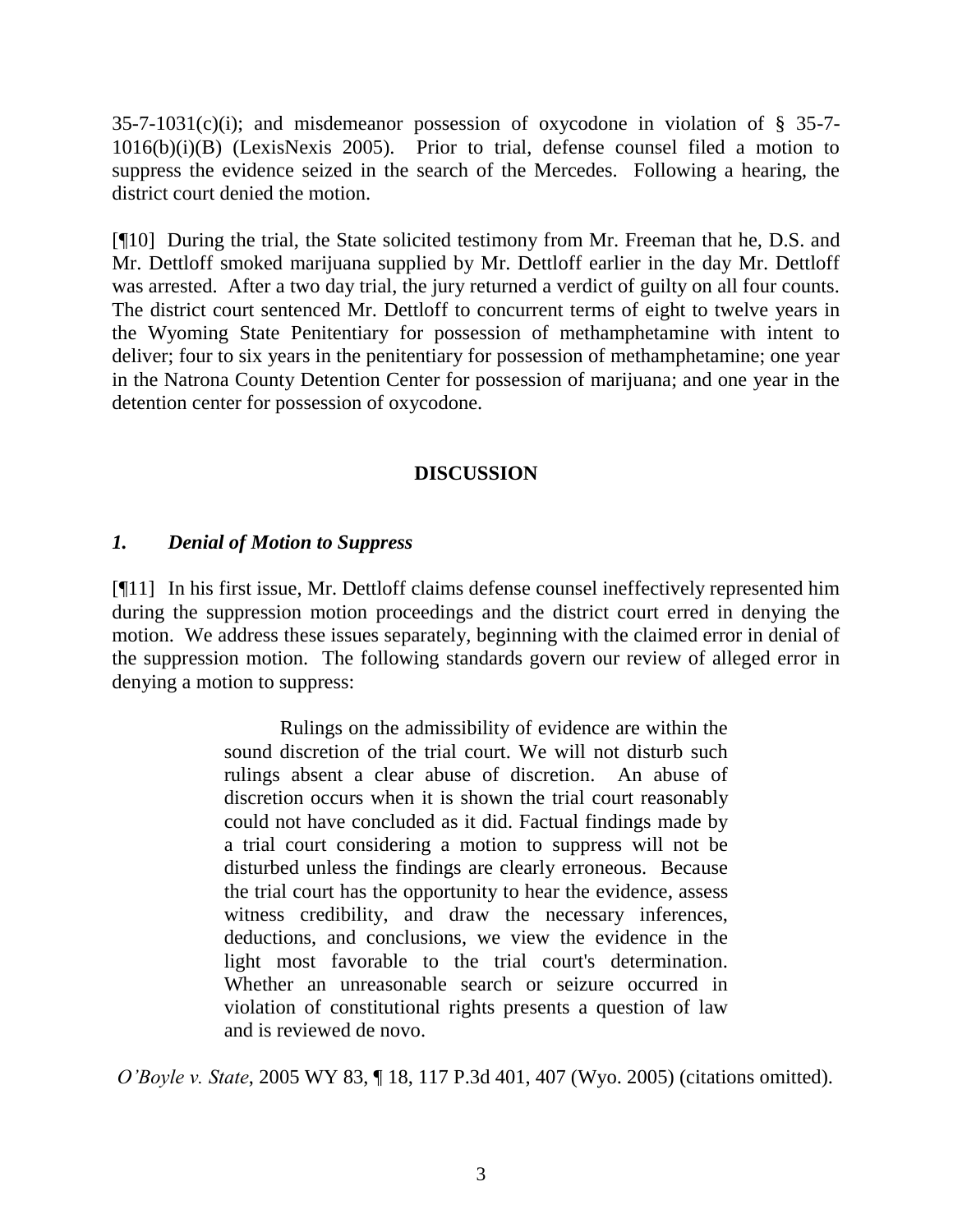[¶12] In its order denying the suppression motion, the district court found: 1) Mr. Dettloff lacked standing to challenge the search of the Mercedes; 2) the search of the Mercedes was incident to a lawful arrest and in accord with *Thornton v. United States*, 541 U.S. 615, 124 S. Ct. 2127, 158 L. Ed. 2d 905 (2004); and, 3) the police had probable cause to believe the Mercedes contained evidence of a crime or contraband and to search it without a warrant in accordance with *Borgwardt v. State*, 946 P.2d 805 (Wyo. 1997). Mr. Dettloff asserts each of these conclusions was erroneous.

[¶13] With regard to the first issue, Mr. Dettloff contends he had standing to challenge the search because Ms. Strickland authorized him to be in possession of and drive the vehicle, giving him a reasonable expectation of privacy in the vehicle. He further asserts he had standing because he was the subject of the lawful arrest giving rise to the vehicle search. The State contends the district court correctly concluded Mr. Dettloff did not have standing to challenge the search because he did not have a reasonable expectation of privacy in a vehicle owned by someone else and because he disavowed ownership of the pencil box in which the evidence was found.

[¶14] We have said:

A defendant may challenge a search as being unconstitutional only if he can demonstrate that he had a reasonable expectation of privacy in the property searched. The defendant must show "both an actual subjective expectation of privacy and a reasonable expectation of privacy that society is prepared to recognize." There are four factors that courts consider to determine whether an individual possesses a reasonable expectation of privacy in the property searched:

(1) the precautions taken in order to maintain one's privacy; (2) the likely intent of the drafters of the United States and Wyoming Constitutions; (3) the property rights a claimant possesses in the invaded area; (4) the legitimacy of the individual's possession of or presence in the property which was searched or seized.

*Andrews v. State*, 2002 WY 28, ¶ 20, 40 P.3d 708, 712-13 (Wyo. 2002) (citations omitted).

[¶15] We have applied these principles in other cases with varying results depending upon the particular facts presented. In *Parkhurst v. State*, 628 P.2d 1369, 1374 (Wyo. 1981), we held the vehicle owner's brother had standing to challenge the search because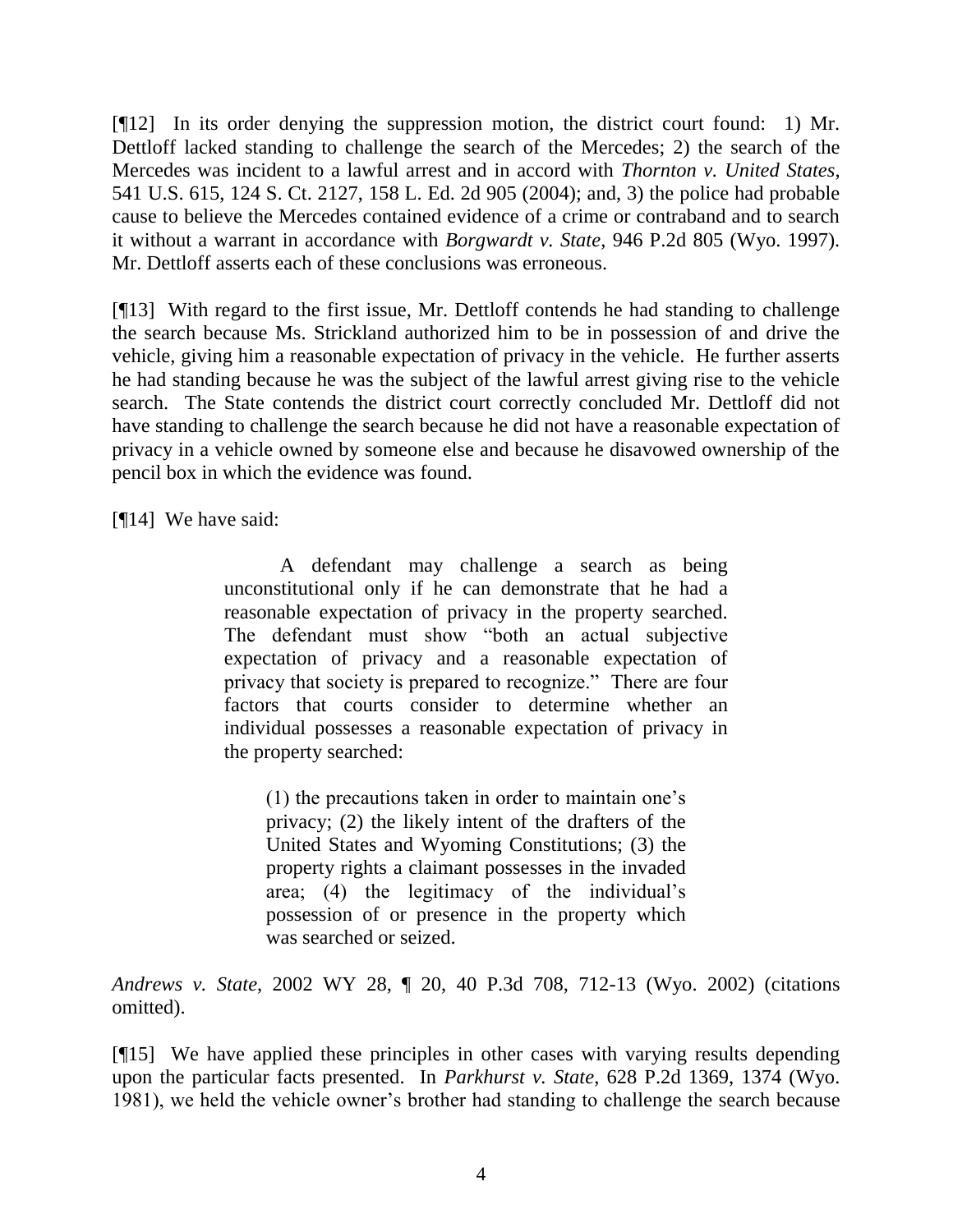he was present in the vehicle as the owner's guest. In *Putnam v. State*, 995 P.2d 632, 636 (Wyo. 2000), we held the defendant did not have standing to challenge a vehicle search because he did not have permission to use or possess the vehicle at the time of the search. In *Andrews*, we held the defendant did not have standing to challenge the search of a duffle bag because he disavowed ownership of the bag and its contents at the time of the search.

[¶16] In claiming that he had standing to challenge the vehicle search, Mr. Dettloff points to evidence showing the owner of the vehicle, Ms. Strickland, asked D.S., Mr. Freeman and Mr. Dettloff to go to the storage unit and retrieve the Mercedes. However, he points to no evidence showing Ms. Strickland gave him permission to drive the vehicle. Mr. Freeman was also licensed to drive a motor vehicle, the three-some drove to the storage unit in Mr. Dettloff's Lincoln and no evidence was presented as to how or why Mr. Dettloff ended up driving the Mercedes. The district court's conclusion that Mr. Dettloff did not have standing to challenge the search was correct. Mr. Dettloff failed to carry his burden of proving that he was legitimately present in the vehicle. Mr. Dettloff's lack of standing to challenge the search is determinative of this issue making consideration of the district court's other rulings on the suppression motion unnecessary.

## *2. Ineffective Assistance of Counsel*

[¶17] Mr. Dettloff claims defense counsel was ineffective because she failed to argue that the vehicle search violated Art. 1, § 4 of the Wyoming Constitution. An appellant claiming ineffective assistance of counsel must demonstrate on the record that: 1) counsel's performance was deficient and 2) prejudice resulted. *Hirsch v. State*, 2006 WY 66, ¶ 15, 135 P.3d 586, 594 (Wyo. 2006), citing *Strickland v. Washington*, 466 U.S. 668, 687 (1984). Both components of the ineffectiveness inquiry are mixed questions of law and fact. *Strickland*, 466 U.S. at 698. Our review, therefore, is *de novo*. *United States v. Owens*, 882 F.2d 1493, fn. 16 (10<sup>th</sup> Cir. 1989).

[¶18] When reviewing a claim of ineffective assistance of counsel, the paramount determination is whether, in light of all the circumstances, trial counsel's acts or omissions were outside the wide range of professionally competent assistance. *Hirsch,* ¶ 15, 135 P.3d at 593. We indulge a strong presumption that counsel rendered adequate assistance and made all significant decisions in the exercise of reasonable professional judgment. *Id*. Under the two-prong standard articulated in *Strickland*, to warrant reversal on a claim of ineffective assistance of counsel, an appellant must demonstrate that his counsel failed to render such assistance as would have been offered by a reasonably competent attorney and that counsel's deficiency prejudiced the defense of the case. *Id*. "The benchmark for judging any claim of ineffectiveness must be whether counsel's conduct so undermined the proper functioning of the adversarial process that the trial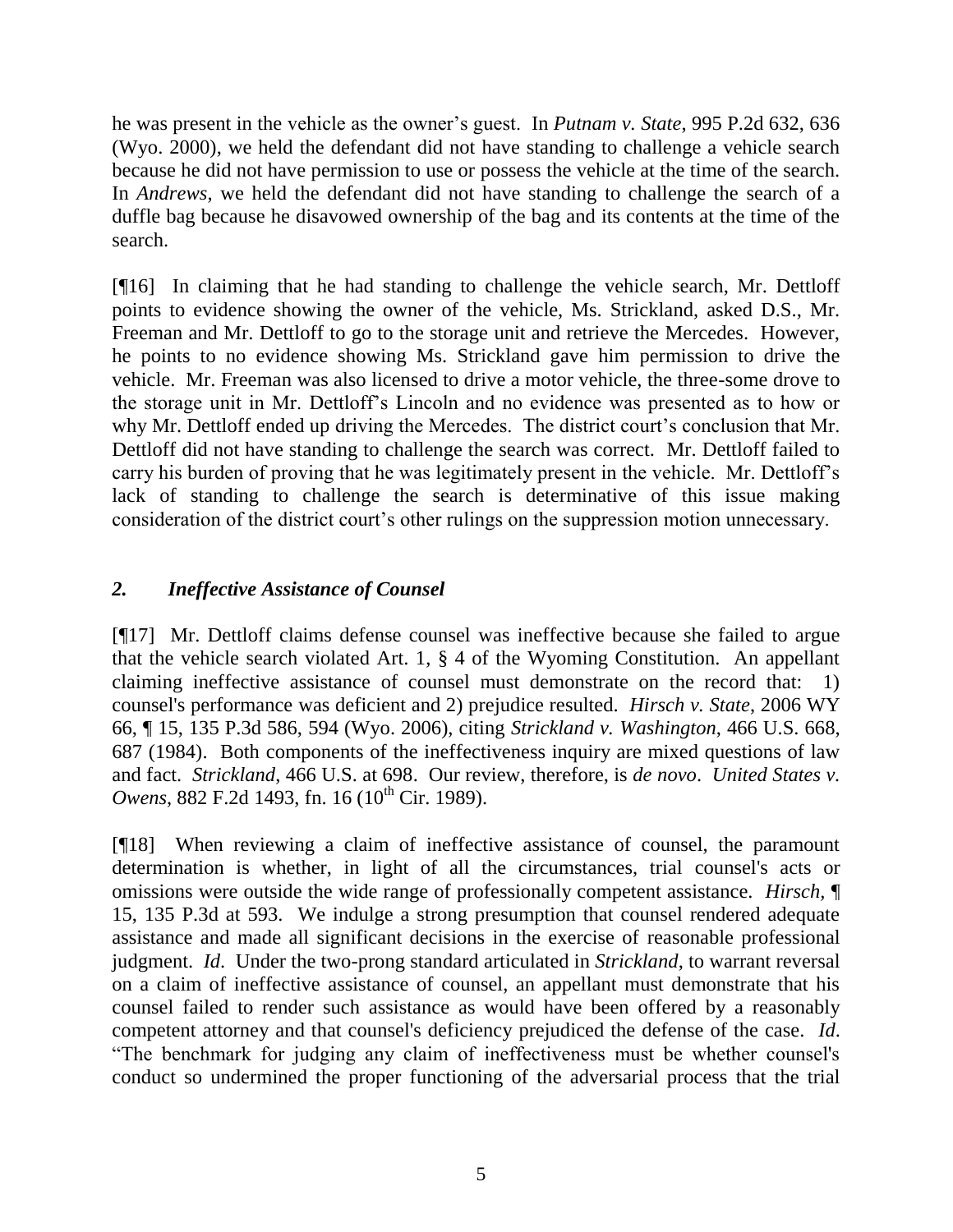cannot be relied on as having produced a just result." *Id*., quoting *Strickland*, 466 U.S. at 686.

[¶19] The burden of proving that counsel was ineffective rests entirely on the appellant. *Martinez v. State*, 2006 WY 20, ¶ 23, 128 P.3d 652, 663 (Wyo. 2006). The appellant must also demonstrate the existence of a reasonable probability that, absent the deficiency in counsel's performance, the result of the proceedings would have been different. *Id*. A failure to make the required showing of either deficient performance or sufficient prejudice defeats an ineffectiveness claim. *Id*. An ineffectiveness claim may be disposed of solely on the ground of lack of sufficient prejudice. *Id*. When ineffective assistance of counsel is alleged due to counsel's failure to file a suppression motion, prejudice to a defendant can only be shown where, had the motion been made, it would have been granted, and had the evidence been suppressed, only a limited amount of evidence remained to support a conviction. *Grissom v. State*, 2005 WY 132, ¶ 12, 121 P.3d 127, 132-33 (Wyo. 2005)

[¶20] Mr. Dettloff argues defense counsel was ineffective in failing to present a particular argument in support of the motion to suppress. Under *Grissom* and our other precedent, he must show that presentation of the argument would have resulted in suppression of the evidence. We have concluded that the district court correctly ruled Mr. Dettloff did not have standing to challenge the vehicle search, and that conclusion applies to the constitutionality of the search under the state and United States constitutions. Because Mr. Dettloff did not have standing, he cannot show that presentation of an adequate state constitutional claim would have resulted in suppression of the evidence. Therefore, his claim of ineffective assistance of counsel must fail.

# *3. Sufficiency of the Evidence*

[¶21] Mr. Dettloff claims there was insufficient evidence to support his convictions. His claim in this regard is twofold. First, he claims other individuals had access to the Mercedes and there was no evidence linking the drugs found in the vehicle to him. Second, he claims a jury instruction given over his objection allowed the jury to convict him on the basis of two alternatives and there was not sufficient evidence to support both alternatives.

[¶22] When reviewing the sufficiency of the evidence, this Court accepts as true the State's evidence and affords it those inferences which may be reasonably and fairly drawn from it. *Jones v. State*, 2006 WY 40, ¶ 9, 132 P.3d 162, 165 (Wyo. 2006). We do not consider conflicting evidence or inferences that can be drawn from such evidence. *Id*. Our duty is to determine whether a quorum of reasonable and rational individuals would, or even could, have come to the same result as the jury actually did. *Id*.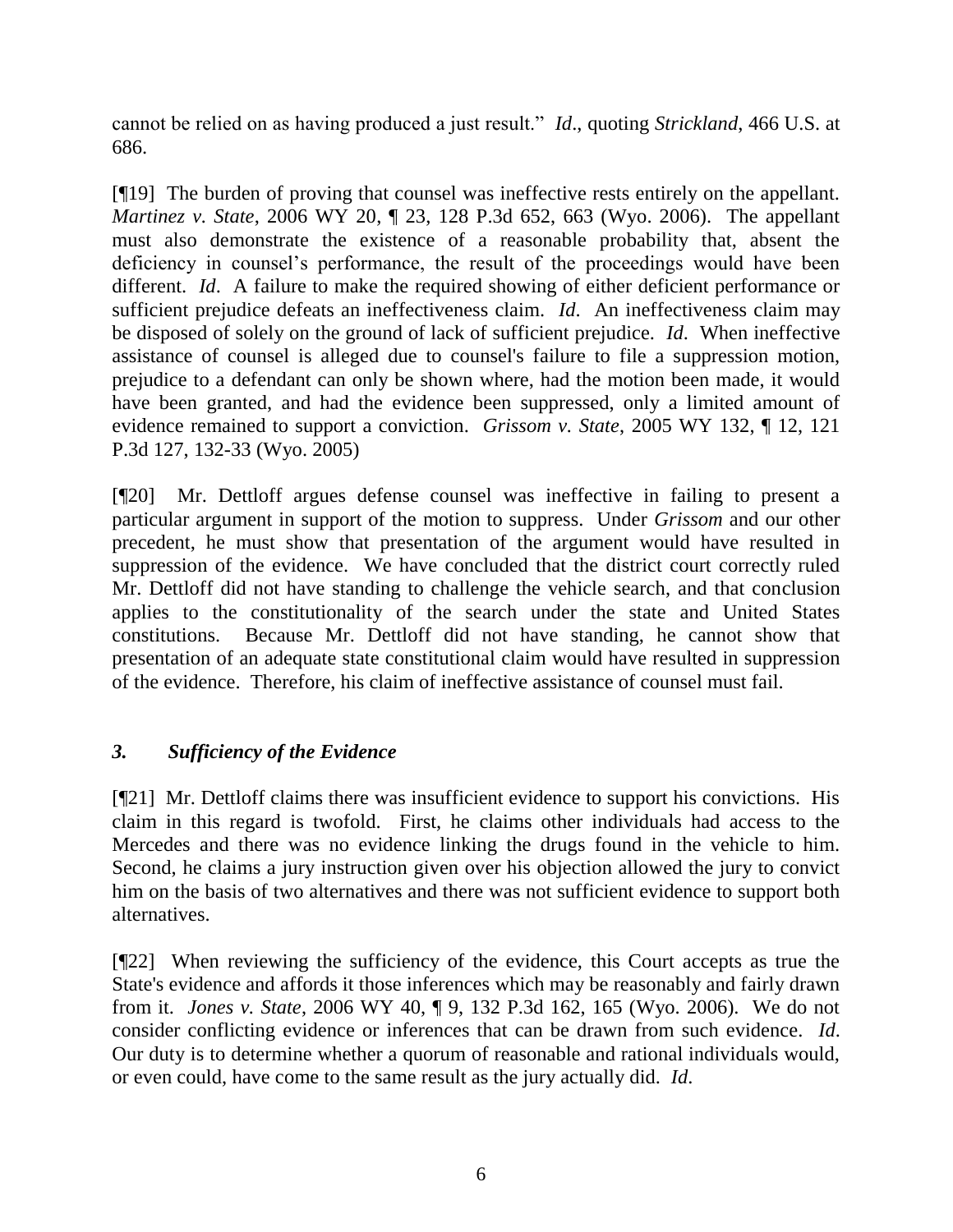[¶23] Applying these standards, we review the evidence the State presented, and inferences that may be drawn from it, to determine whether a reasonable jury could have concluded the State proved the charges against Mr. Dettloff beyond a reasonable doubt. After a careful review of the record, we have no doubt the evidence the State presented met that standard.

[¶24] The patrolmen testified the Mercedes and the Lincoln were weaving as they headed north on Chamberlin Road. As the patrolmen followed in a marked patrol car, it appeared "there was something going on with that Mercedes and that the Lincoln was trying to block our [the patrolmen's] view of the Mercedes so that we couldn't see something in that vehicle." When the patrolmen pulled into the Subway parking lot, the Mercedes and Lincoln were parked and Mr. Dettloff was watching them from inside the building. Patrolman Lindberg started to get out of the patrol car in front of the Subway and Mr. Dettloff headed toward the back of the Subway. The patrolmen drove around to the back as Mr. Dettloff was coming out the door. Upon seeing the patrol car, Mr. Dettloff went back inside. These evasive movements combined with the patrolmen's prior observations of the Lincoln running the stop sign and appearing to run interference for the Mercedes and both vehicles weaving gave rise to a reasonable suspicion of illegal activity.

[¶25] When Patrolman Lindberg approached Mr. Dettloff, he appeared "extremely nervous and agitated," "fidgety," "he couldn't keep still," "he kept his hands moving around, in and out of his pockets." His speech was slurred and very hard to understand. Both patrolmen testified Mr. Dettloff's behavior was consistent with someone under the influence of methamphetamine and they believed at that point they had a possible driver under the influence of a controlled substance.

[¶26] After his arrest, Mr. Dettloff informed the patrolmen he had been driving the Mercedes. A search of Mr. Dettloff's person revealed he was carrying over \$500 in cash. Patrolman Slattery testified he found the pencil case containing the controlled substances and paraphernalia under the front seat on the driver's side of the Mercedes where Mr. Dettloff had been seated.

[¶27] To refute any claim the controlled substances found in the Mercedes were left in the vehicle when it was put in storage two years before, the State presented testimony from a forensic chemist that Tetrahydrocannabinol (THC), the active ingredient in marijuana, degrades over time and would not be found in marijuana more than a year old. The witness testified in his opinion the marijuana found in the Mercedes was less than a year old. The State also presented Mr. Freeman's testimony that Mr. Dettloff had possessed and used marijuana earlier in the day of his arrest.

[¶28] The State also presented the expert testimony of a drug task force agent who testified that in his opinion the person who possessed the items seized was engaged in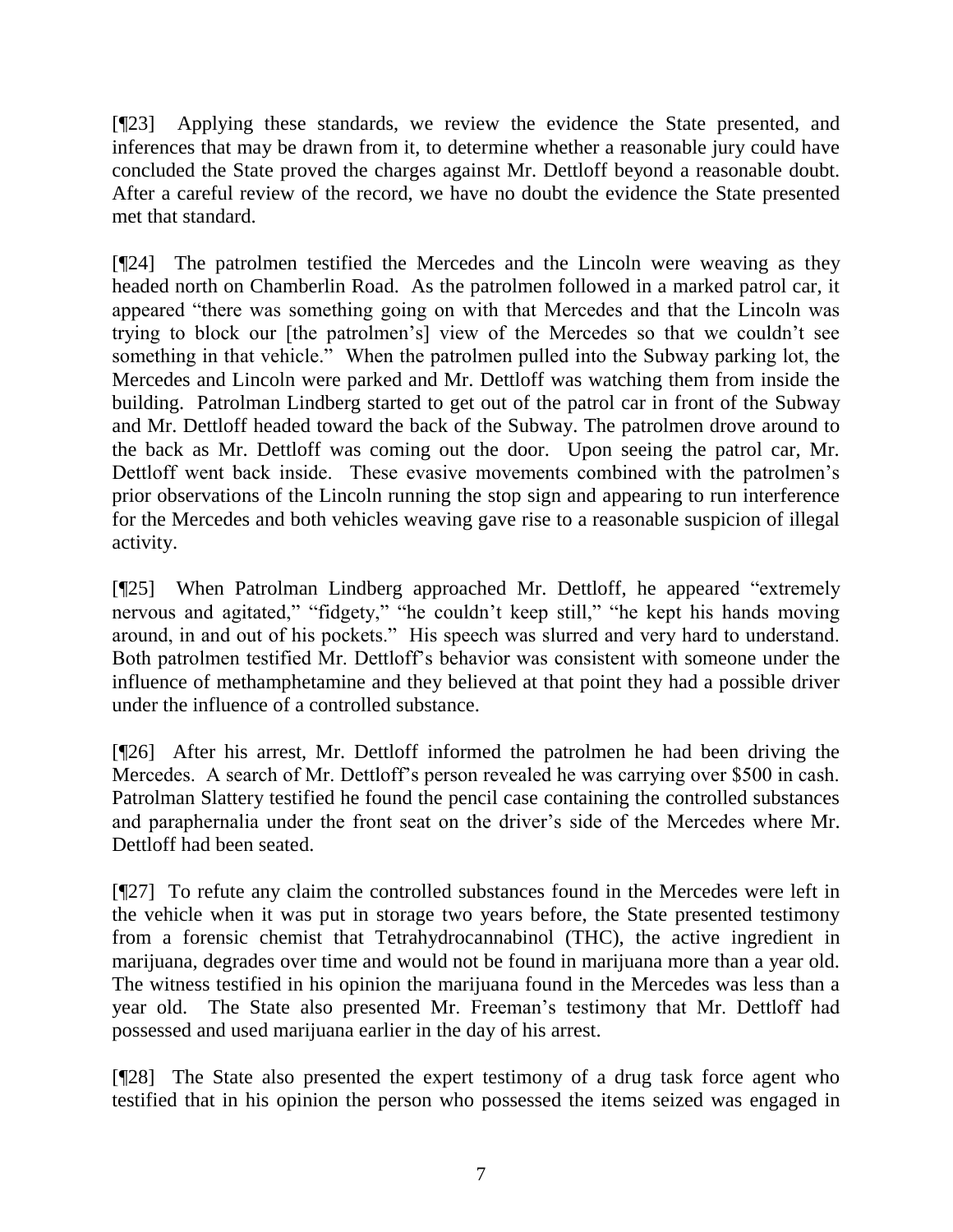drug trafficking. Specifically, he testified the scales, packaging material, and quantities of methamphetamine found in the pencil case in the Mercedes and the amount of money Mr. Dettloff was carrying were indicative of someone engaged in drug trafficking. The witness testified the other items seized were indicative of someone engaged in using methamphetamine, specifically, the lighter found on Mr. Dettloff and the spoons and syringes found in the Mercedes.

[¶29] From the evidence the State presented, we conclude a reasonable inference can be made that Mr. Dettloff was under the influence of methamphetamine when he was arrested and had used and possessed marijuana prior to his arrest the same day. A reasonable inference also can be made that the methamphetamine, marijuana, oxycodone and drug paraphernalia found in the pencil case in the Mercedes under the seat in which Mr. Dettloff had been sitting just prior to entering the Subway was his. Additionally, a reasonable inference can be made from the quantities of methamphetamine, the paraphernalia and the amount of cash Mr. Dettloff was carrying that he possessed the methamphetamine with the intent to deliver it to others. We hold sufficient evidence was presented from which a jury could conclude beyond a reasonable doubt that Mr. Dettloff committed the offenses charged.

[¶30] Mr. Dettloff cites numerous cases in his brief for the proposition that evidence showing drugs were found in a place where the defendant was not the sole occupant is insufficient to support a controlled substances conviction. *See, e.g*., *Cordero v. State*, 589 So.2d 407 (Fla. Dist. Ct. App. 1991); *In the Interest of E.H.*, 579 So. 2d 364 (Fla. App. 4<sup>th</sup>) Dist. 1991); *Johnson v. State*, 444 So.2d 891 (Ala. Cr. App. 1983). Unlike the present case, however, none of the cases he cites involved other facts from which the defendant's possession could be inferred. Specifically, none of the cases cited involved evidence that the defendant was under the influence of a controlled substance, smoked marijuana earlier in the day, attempted to evade law enforcement, changed his story several times, was carrying a large amount of cash, refused to identify himself, and ran when law enforcement attempted to arrest him.

[¶31] Mr. Dettloff's next contention is that the following instruction, to which he objected, allowed the jury to convict him on the basis of two alternatives and there was not sufficient evidence to support both alternatives. Instruction 19 stated as follows:

> YOU ARE INSTRUCTED that "possession," as that term is used in this case, may be of two kinds: actual possession and constructive possession. A person who knowingly has direct physical control over a thing at a given time is in actual possession of it.

> A person who, although not in actual possession, knowingly has both the power and the intention, at a given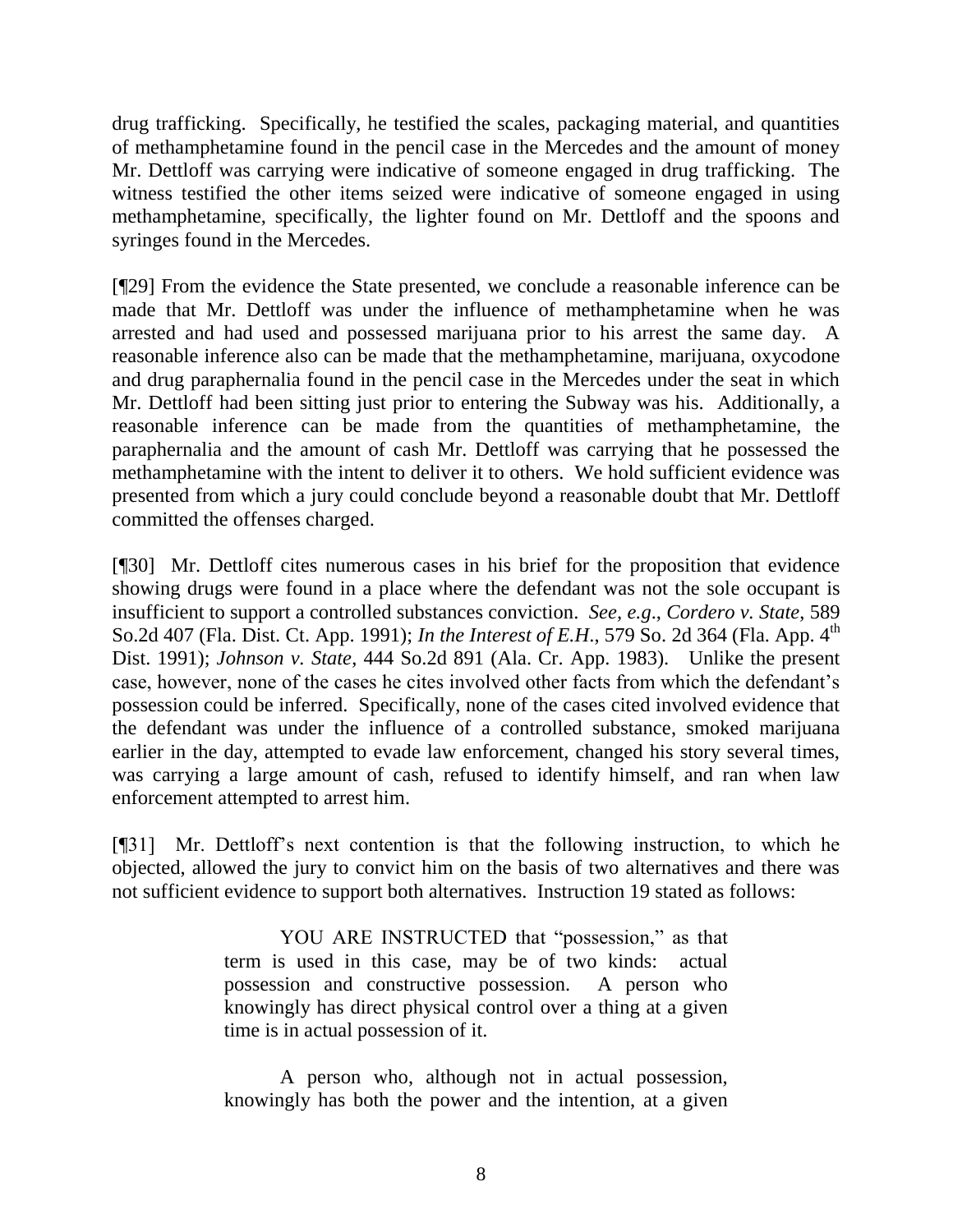time, to exercise dominion or control over a thing, either directly or through another person or person, is in constructive possession of it.

You may find that the element of possession, as that term is used in these instructions, is present if you find beyond a reasonable doubt that the defendant had actual or constructive possession, either alone or jointly with others.

Citing *Bush v. State*, 908 P.2d 963 (Wyo.1995) and its progeny, Mr. Dettloff claims the instruction improperly contained the alternative elements of actual and constructive possession upon which the jury could base his conviction.

[¶32] We recently addressed precisely the same claim in *Doherty v. State*, 2006 WY 39, ¶ 16, 131 P.3d 963, 969 (Wyo. 2006). We said:

> Jury Instruction No. 9 merely defined the word possession. Pursuant to the instruction, possession could be "actual" or "constructive." Either would suffice to constitute possession. The use of the terms "actual" and "constructive" did not "have the effect of charging an alternative ground for conviction."

In reaching this result, we quoted *Miller v. State*, 2006 WY 17, 127 P.3d 793 (Wyo. 2006) in which we distinguished *Bush* and its progeny as follows:

> In the *Bush* line of cases, we held that when a crime may be committed in alternative ways, and the jury is instructed on each alternative and returns a general verdict of guilt, the verdict must be set aside unless sufficient evidence exists to support a finding of guilt as to each alternative. The holding of those cases pertain[s] to elements instructions which quote directly from a criminal statute containing alternative grounds for conviction of the crime charged. For example, *Bush* and *Tanner* concerned Wyoming's burglary statute, Wyo. Stat. Ann. § 6-3-301(a) (LexisNexis 2005). In each case, the jury was instructed that it could find the defendant guilty of the crime of burglary if the evidence showed he entered a building without authority with the intent to commit larceny or the intent to commit a felony. Because the evidence was not sufficient to show entry with the intent to commit both larceny and a felony, we reversed the burglary conviction in each case.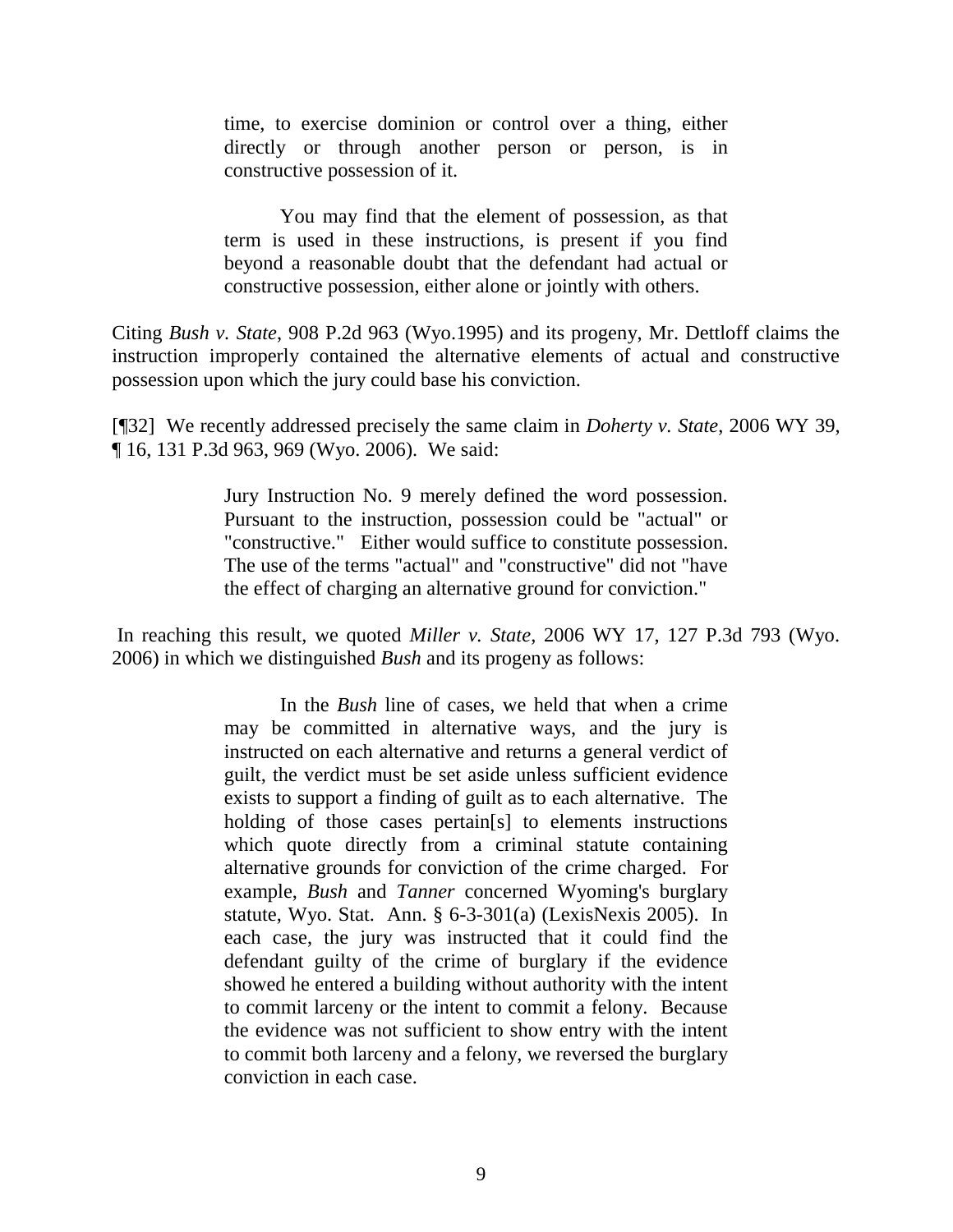The problem that existed in *Bush* and the other cases, however, does not exist in this case. Here, the elements instruction given to the jury on the charged offense did not contain alternative elements upon which Miller's convictions could be based. Miller's jury was only required to determine if the evidence proved Miller delivered a controlled substance to Justin Miller, nothing more. Instruction No. 19 merely defined the term "deliver" and did not have the effect of charging an alternative ground for conviction. *Bush* and its progeny simply are inapplicable to the definitional instruction given in this case.

*Doherty*, ¶ 15, 131 P.3d at 968, quoting *Miller*, ¶¶ 24-26 (footnote omitted). As stated in *Gabbert v. State*, 2006 WY 108, ¶ 19, 141 P.3d 690, 696 (Wyo. 2006), *Bush* does not apply to definitional instructions. The instruction given in Mr. Dettloff's case did not improperly contain alternative elements upon which the jury could convict him.

## *4. Uncharged Misconduct Evidence*

[¶33] Mr. Dettloff's final claim is that the district court erred in allowing the presentation of evidence of uncharged misconduct. Mr. Dettloff asserts our review of this issue is governed by the abuse of discretion standard. The State contends the plain error standard applies because Mr. Dettloff did not object to the testimony.

[¶34] In *Gleason v. State*, 2002 WY 161, ¶ 18, 57 P.3d 332, 340 (Wyo. 2002), we said the standard for reviewing rulings under W.R.E. 404(b) generally is abuse of discretion but where the defense fails to object to such evidence at trial the plain error standard applies. More recently, however, we said:

> [W]here a defendant files a pretrial demand for notice of intent to introduce evidence under W.R.E. 404(b), the same shall be treated as the making of a timely objection to the introduction of such evidence. The State must then respond with sufficient information to meet the balance of the *Huddleston* test adopted in *Vigil* [i.e., the State must justify the evidence as proper under one of the exceptions to character evidence articulated in W.R.E. 404(b) or the general expansion of that rule and demonstrate that the evidence is relevant for the proposed purpose].

*Williams v. State*, 2004 WY 117, ¶ 12, 99 P.3d 432, 439 (Wyo. 2004). Thus, in accord with *Williams*, a defendant is not required to object to uncharged misconduct evidence at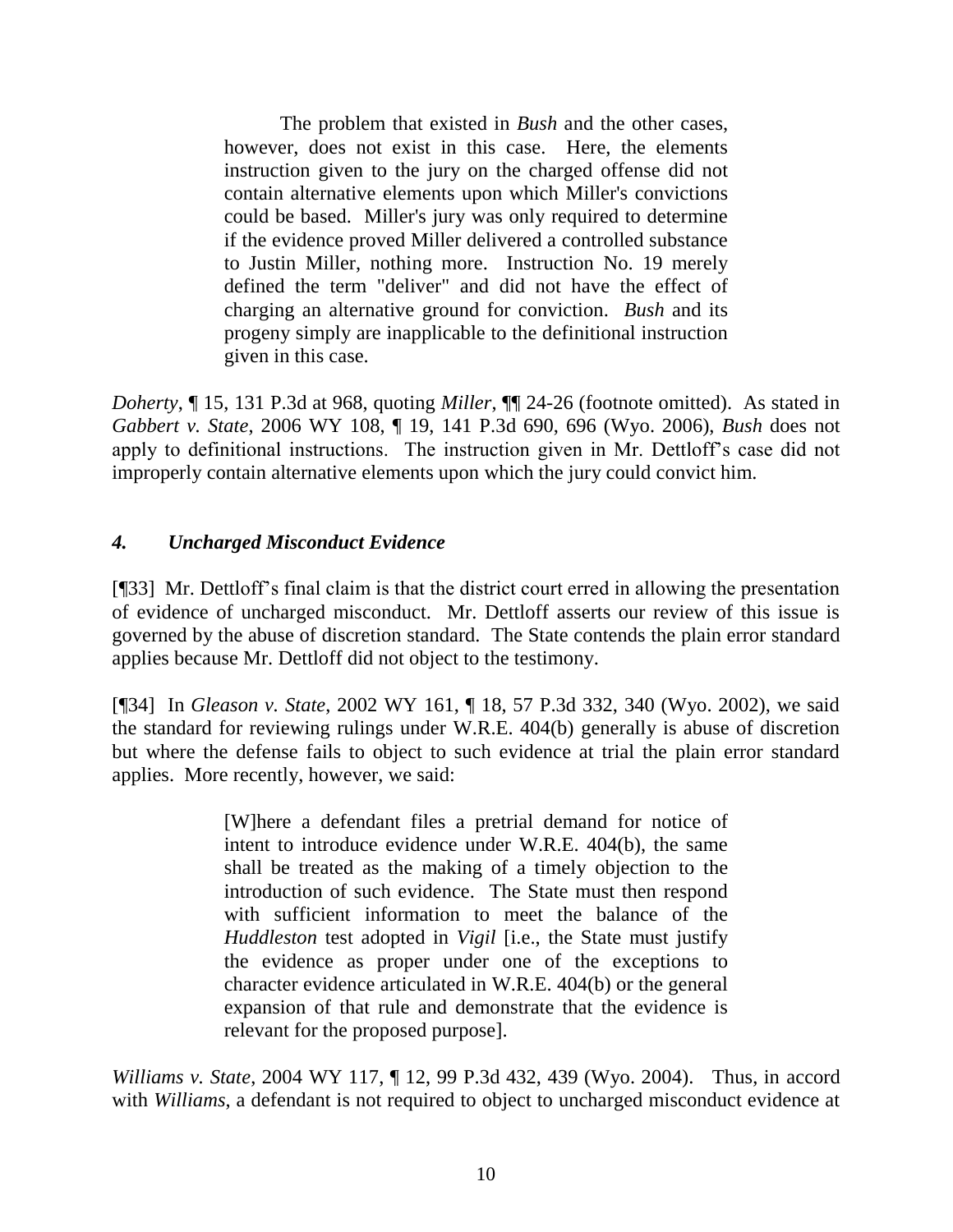trial if he has filed a pretrial demand for notice of intent to introduce Rule 404(b) evidence. The rationale for this rule is that "rulings on uncharged misconduct evidence are too important to be made in the heat and pressure of a trial, with the jury twiddling its thumbs in the next room." *Id*., at 440.

[¶35] Mr. Dettloff filed a demand for notice of intent to introduce Rule 404(b) evidence. The State responded with notice of its intent to introduce Rule 404(b) evidence but the notice did not identify the evidence Mr. Dettloff now claims was improperly admitted under the rule. At trial, when the State presented the evidence, Mr. Dettloff did not object.

[¶36] The initial question here is whether the challenged evidence actually was uncharged misconduct evidence falling within the confines of Rule 404(b). At trial, the State asked Mr. Freeman, Mr. Dettloff's companion and the driver of the Lincoln, about the events leading up to their arrival at Subway. Mr. Freeman testified he had spent most of the day with D.S. at his house. Mr. Dettloff joined them there around 3:00 p.m. At this point, Mr. Freeman testified as follows:

- Q. All right. And after Mr. Dettloff arrived . . . , what did the three of you do?
- A. We sat down; we smoked some marijuana; and basically just had some fun. Just chilled and kind of BS'd about the day and what had been going on.
- Q. Okay. And where did the marijuana come from?
- A. Mr. Dettloff.
- Q. And did you see it personally?
- A. I did only for the brief moment before it was loaded in the pipe and passed around.
- Q. How was he carrying it?
- A. It was in a plastic bag in his pocket.
- Q. You mean like a - what kind of bag?
- A. Just a sandwich baggie.
- Q. And it was in his pocket?
- A. Yes, sir.
- Q. Front pocket?
- A. I believe so.
- Q. All right. And so all three of you smoked some pot?
- A. Uh-huh.

[¶37] In closing argument, the State used this testimony as follows:

Mr. Dettloff and his comrades had been smoking marijuana earlier in the day, \* \* \* as Mr. Freeman testified it was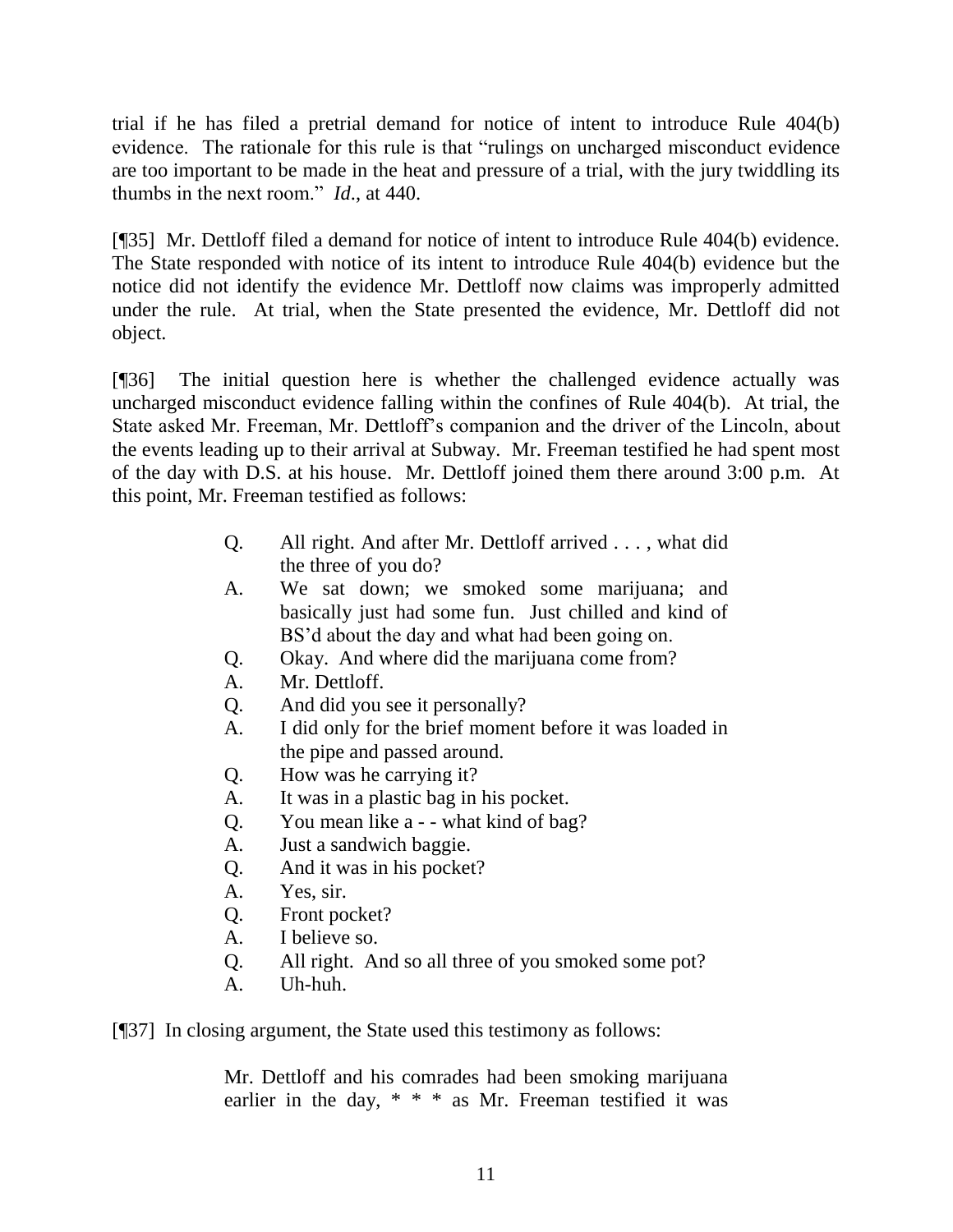marijuana provided by the defendant, which Mr. Freeman testified he saw in a little plastic baggie.  $* * * [I]t's$ completely consistent, ladies and gentlemen, with the marijuana found in that pencil case.

Now, even if you did not believe everything that Sterling Freeman testified, why in the world would he testify under oath and admit to what essentially is a crime, why would he do that if it weren't so? Why? Doesn't that fly in the face of your knowledge of human affairs? Is there any reason that he would have to say they had been smoking pot earlier in the day if it didn't happen? So from that, you can deduce that Mr. Dettloff had marijuana in his possession earlier in the day, which is completely consistent with the marijuana found in the pencil case that was at his feet only moments before he entered the Subway.

[¶38] Mr. Dettloff claims this testimony concerned uncharged misconduct. He claims its admission was error because the State failed to give notice of its intent to present the testimony and, consequently, no hearing was held in accordance with *Gleason*, 57 P.3d 332. He claims the testimony was prejudicial because: 1) it told the jury Mr. Dettloff provided marijuana to and smoked it with a minor earlier in the day; 2) the State used it to argue Mr. Dettloff's possession of marijuana earlier in the day must mean he possessed it later in the day; and 3) the State's case was not particularly strong and there was no direct evidence connecting Mr. Dettloff with the items found in the Mercedes, but upon hearing he possessed marijuana earlier in the day, the jury would conclude the drugs found in the Mercedes were his.

[¶39] W.R.E. 404(b) provides:

Evidence of other crimes, wrongs or acts is not admissible to prove the character of a person in order to show that he acted in conformity therewith. It may, however, be admissible for other purposes, such as proof of motive, opportunity, intent, preparation, plan, knowledge, identity, or absence of mistake or accident.

The problem with Mr. Dettloff's claim is that the State did not present Mr. Freeman's testimony as "evidence of other crimes" under Rule 404(b). Rather, the State used the testimony to raise the inference that the marijuana Mr. Dettloff possessed earlier in the day was the same marijuana found in the Mercedes later in the day. The testimony was not evidence of uncharged misconduct and the principles governing Rule 404(b) evidence do not apply.